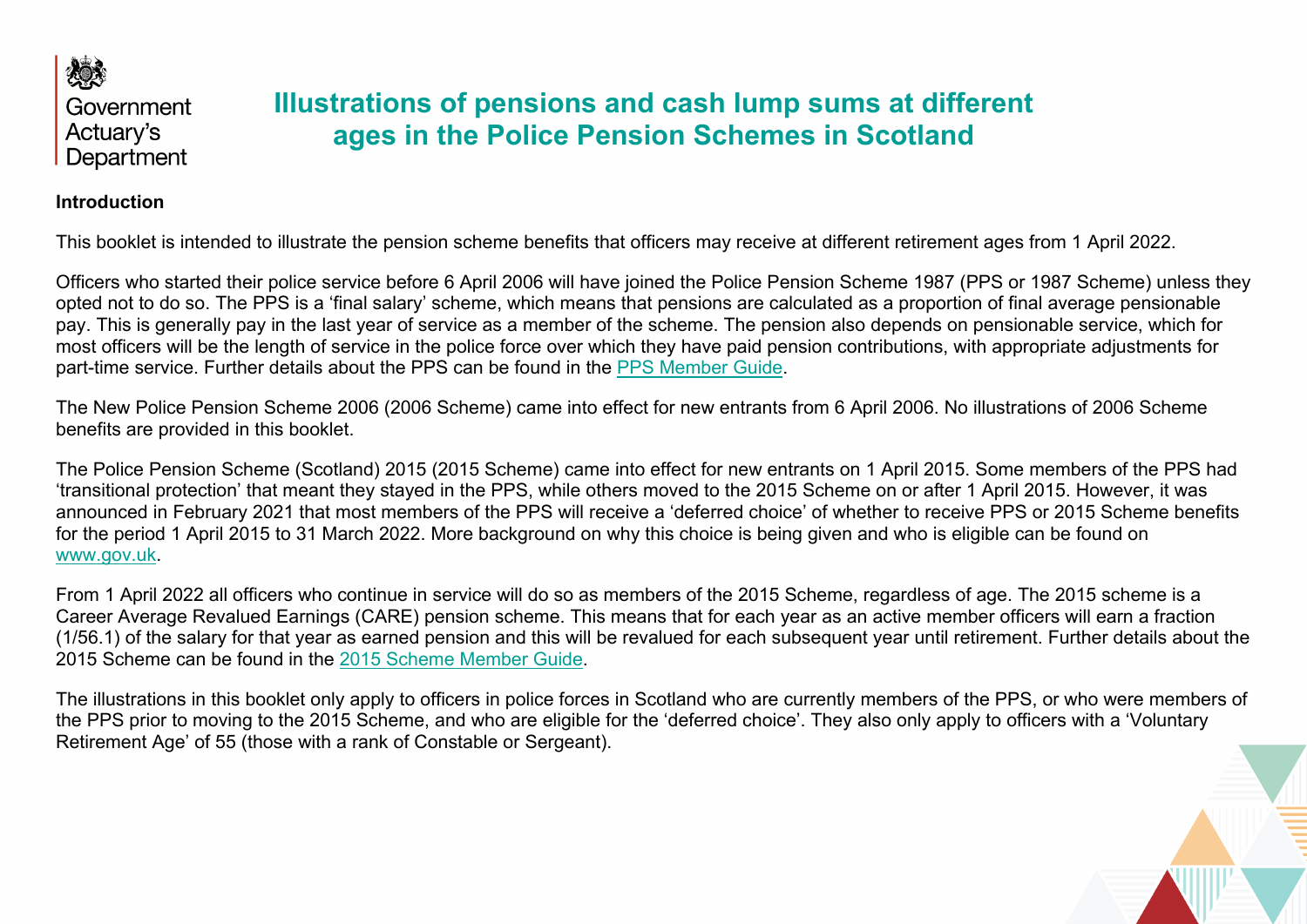## **Illustrations**

The ages at which you can retire from both the 1987 and 2015 Scheme, and the pension and lump sum you will receive at each of these ages, depend upon the age you joined the 1987 Scheme, and your age or combined 1987 and 2015 Scheme service on 1 April 2022. The following flow chart is intended to help you to identify the illustration that most closely relates to your own circumstances.

| Age joined the 1987<br><b>Scheme</b> | Age or service on<br>1st April 2022 | <b>Illustration</b>                               |
|--------------------------------------|-------------------------------------|---------------------------------------------------|
| Age 20 or below                      | Less than 30 years' service         | Age 36 and 16 years of 1987 service in April 2022 |
| Age 21 to 24                         | Below age 50                        | Age 40 and 18 years of 1987 service in April 2022 |
|                                      | Age 50 or above                     | Age 52 and 28 years of 1987 service in April 2022 |
| Age 25 to 29<br>Age 30 or above      | Less than 25 years' service         | Age 47 and 20 years of 1987 service in April 2022 |
|                                      | 25 years' service or more           | Age 52 and 25 years of 1987 service in April 2022 |
|                                      | Below age 55                        | Age 51 and 16 years of 1987 service in April 2022 |
|                                      | Age 55 or above                     | Age 56 and 16 years of 1987 service in April 2022 |
|                                      |                                     |                                                   |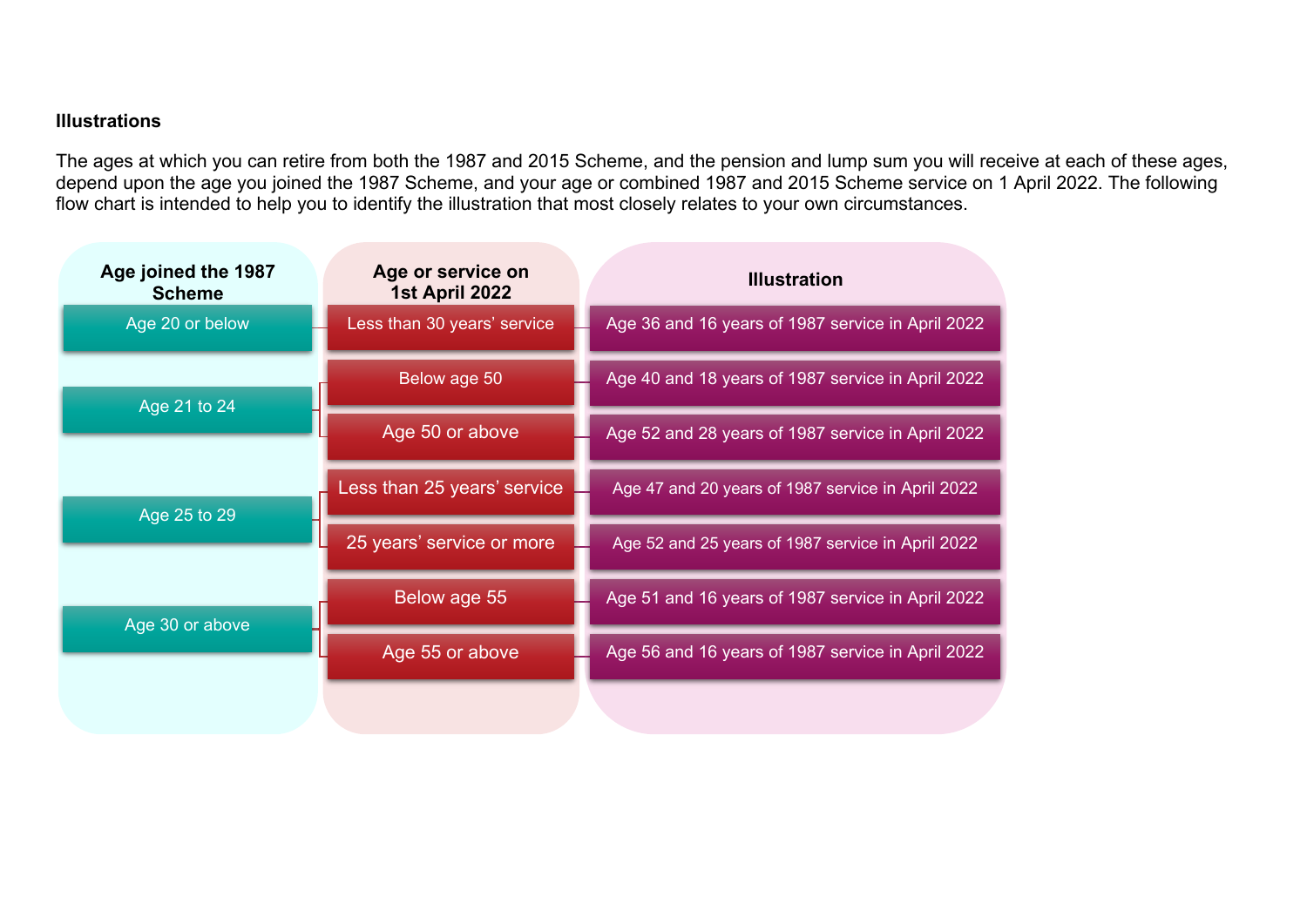## **Retirement ages included in the illustrations**

Each illustration includes a comparison of pension and lump sum amounts at the following milestones where these are relevant:

- (1) **1 April 2022** (end of remedy period), at which point some members will be able to leave with 1987 Scheme deferred benefits payable from age 60, and others will be able to retire immediately from the 1987 Scheme.
- (2) Retirement after **25 years' service** where they are aged 50 to 54:
	- 1987 Scheme pension is payable immediately and members can commute up to 25% of their 1987 pension.
	- 2015 Scheme pension can be taken at age 55 with a 45% to 50% reduction due to being paid early, or at State Pension Age without reduction.
- (3) Retirement after **30 years' service:**
	- 1987 Scheme pension maximum accrual rate has been reached and is payable immediately, and members can commute up to 25% of their 1987 pension.
	- If the member is less than 55 at this time, 2015 Scheme pension can be taken when they reach age 55 with a 45% to 50% reduction due to being paid early, or at State Pension Age without reduction. If the member is 55 or over at this time 2015 Scheme benefits can be taken immediately with a reduction between 0% and 15% due to being paid early, or at age 60 without reduction.

## (4) **Age 55**:

- 1987 Scheme pension is payable immediately and members can commute up to 25% of their 1987 pension.
- 2015 Scheme benefits can be taken at this age with a reduction of around 15% due to being paid early, or at State Pension Age without reduction).

## (5) **Age 60**:

- 1987 Scheme pension is payable immediately and members can commute up to 25% of their 1987 pension.
- 2015 Scheme benefits can be taken without reduction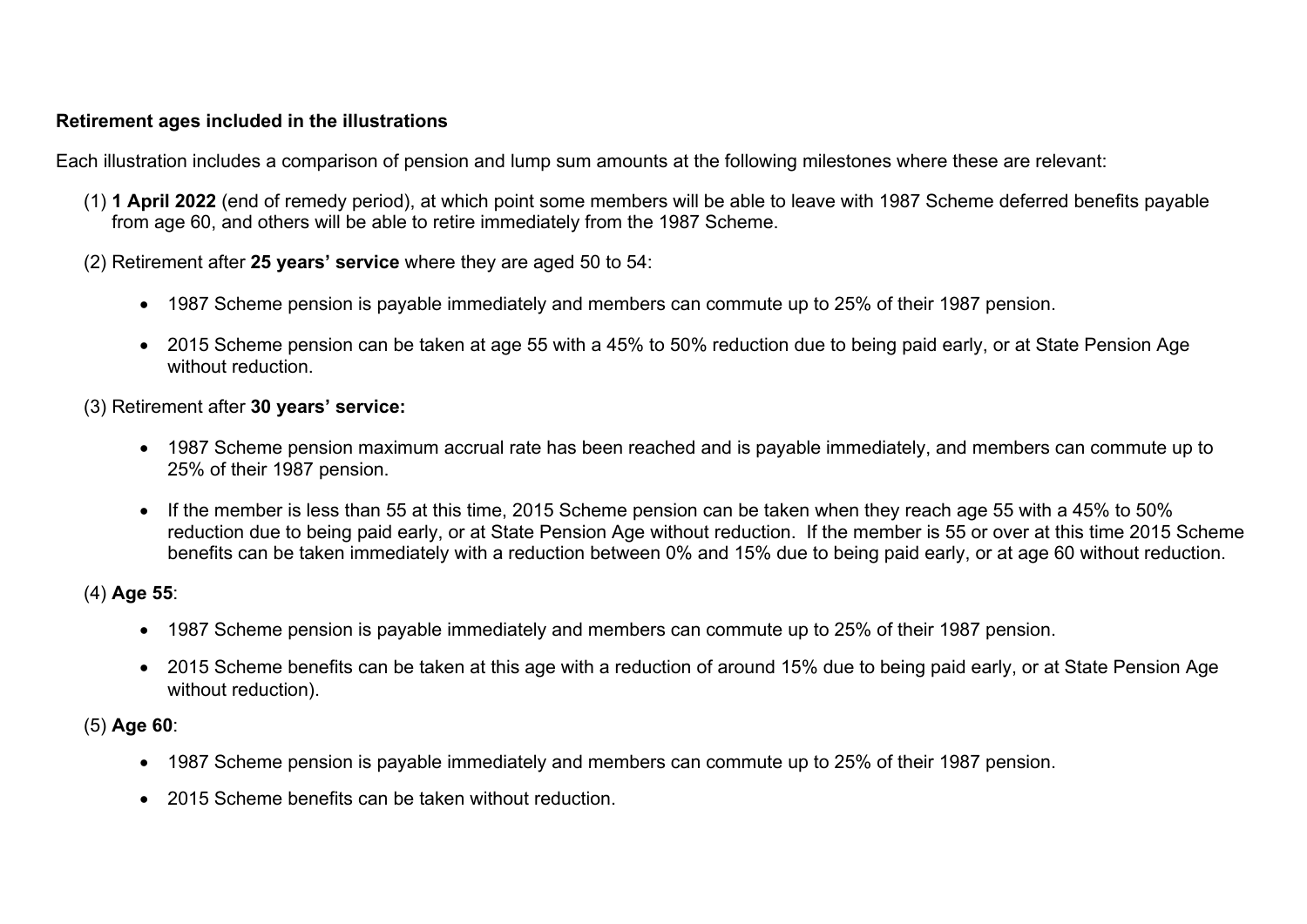#### **How pensions and lump sums have been calculated**

The illustrations are based on members choosing to receive 1987 Scheme benefits for the period 1 April 2015 to 31 March 2022 (the "remedy period"). Not all members will be better off if they choose to receive 1987 Scheme benefits for service in the remedy period, and financial advice should be sought before making your deferred choice at retirement or earlier leaving. Choosing to receive 1987 Scheme benefits for service in the remedy period will generally increase member contributions over this period. Member contributions have not been included in the illustrations.

The pension and lump sum amounts are shown in real (current) money terms. This means that the projected amounts at retirement are reduced for assumed inflation between 1 April 2022 and the future retirement date for each scenario in each illustration.

Members' salaries are assumed to increase in line with inflation (consumer price inflation) only. No allowance has been made for any future promotional salary increases that members may receive.

2015 Scheme pensions are reduced for early payment for retirement before age 60 (or before SPA in scenarios where the 2015 Scheme pension is deferred). These reductions are based on the early retirement factors currently in effect. However, the factors will be reviewed periodically, and may increase or decrease. Benefits at retirement will depend on the early retirement factors in effect at that time.

At retirement you will be able to choose how much pension to exchange (commute) for a lump sum (within limits) from each of the 1987 and 2015 Schemes. The illustrations show pension and lump sum amounts assuming that (a) no lump sum is taken; and (b) the maximum allowable lumps sums are taken from each scheme. The amount of lump sum that you receive for each £1 of 1987 Scheme pension commuted depends on your age at retirement, and these illustrations are based on the 1987 commutation factors currently in effect. However, commutation factors are reviewed periodically and the amount of lump sum available at your actual retirement will depend on the commutation factors in effect at that time. The amount of lump sum you receive for each £1 of 2015 Scheme pension commuted is fixed at £12.

The illustrations are based on members in full-time employment throughout their career.

Members are assumed to retire on normal health terms (i.e. the illustrations do not included benefits under ill-health retirement or injury).

The 1987 and 2015 Schemes provide survivor benefits payable in the event of your death, which are not shown in these illustrations. See your scheme guide for details.

No allowance has been made for Guaranteed Minimum Pension (GMP) and any impact that GMP has on when benefits can be taken.

The illustrations do not allow for taxation. Benefits will be subject to the various tax rates and limits in force.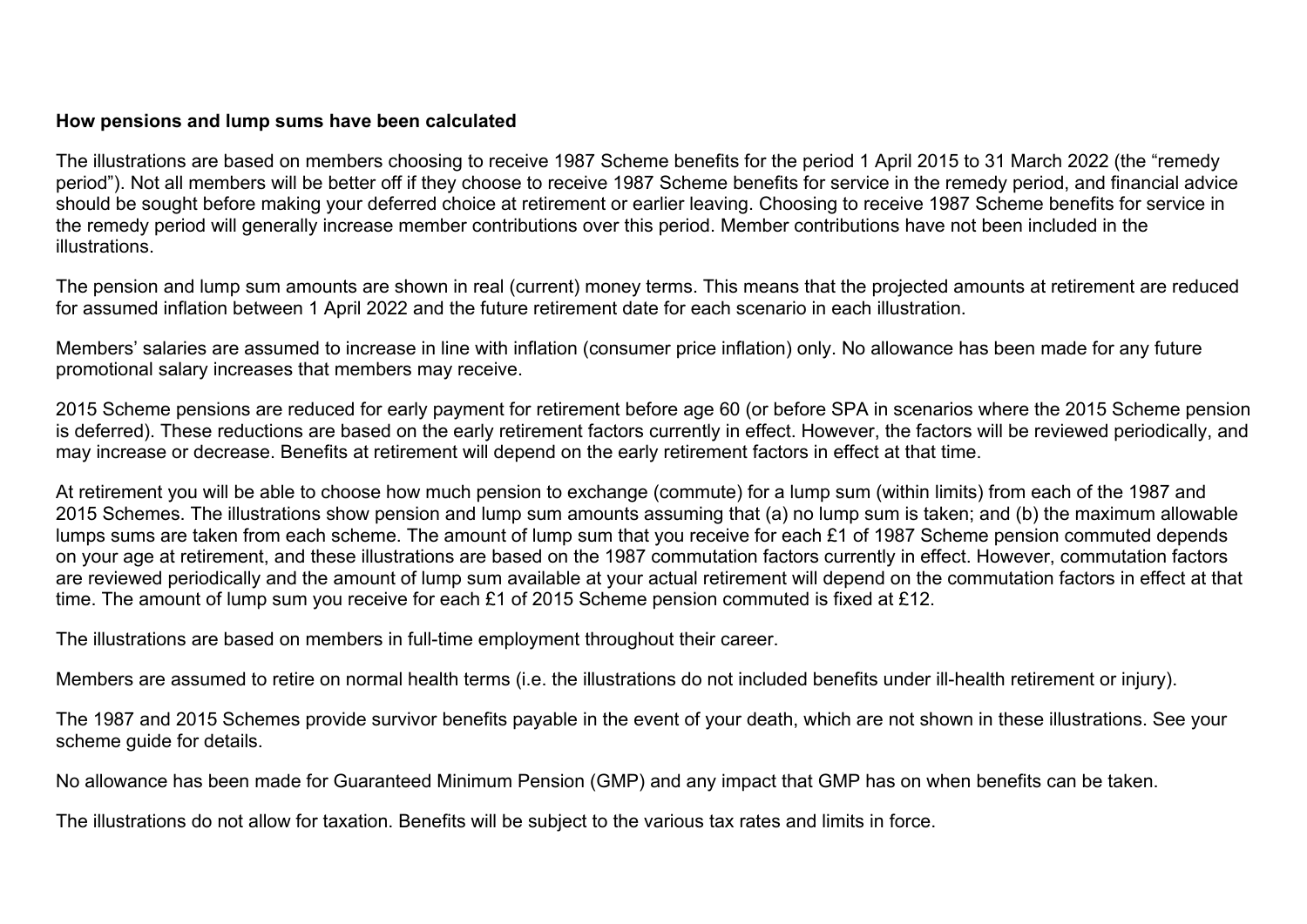## **Limitations**

This booklet has been prepared by the Government Actuary's Department (GAD) at the request of Scottish Public Pensions Agency (SPPA).

This booklet is solely for guidance purposes and is an illustration only of how benefits compare at certain milestones for each illustration. It is not intended to provide you with financial advice. If you require financial advice, you should contact an independent financial adviser. GAD do not accept any liability for individual financial decisions taken based on the information provided in this booklet.

The pension and lump sum amounts shown have been estimated using a given set of assumptions. Using different assumptions could produce materially different results. The key assumptions used are inflation and salary increases (which are assumed to be equal). Salary increases above inflation would increase the pensions and vice versa, with the biggest changes being for retirement ages furthest into the future. Since the results are in real terms, the results are not sensitive to the inflation assumption. If future experience differs from the assumptions used, the pension and lump sum amounts will be different from those shown in this booklet.

The illustrations and explanation slides do not override the scheme rules or pension legislation. If there is a difference between the illustrations/explanation slides, and the scheme rules, the scheme rules will apply.

This booklet has been prepared in accordance with Technical Actuarial Standard (TAS) 100 issued by the Financial Reporting Council (FRC). The FRC sets technical standards for actuarial work in the UK.

At GAD, we seek to achieve a high standard in all our work. We are accredited under the Institute and Faculty of Actuaries' Quality Assurance Scheme. Our website describes the [standards](https://www.gov.uk/government/organisations/government-actuarys-department/about/terms-of-reference) we apply.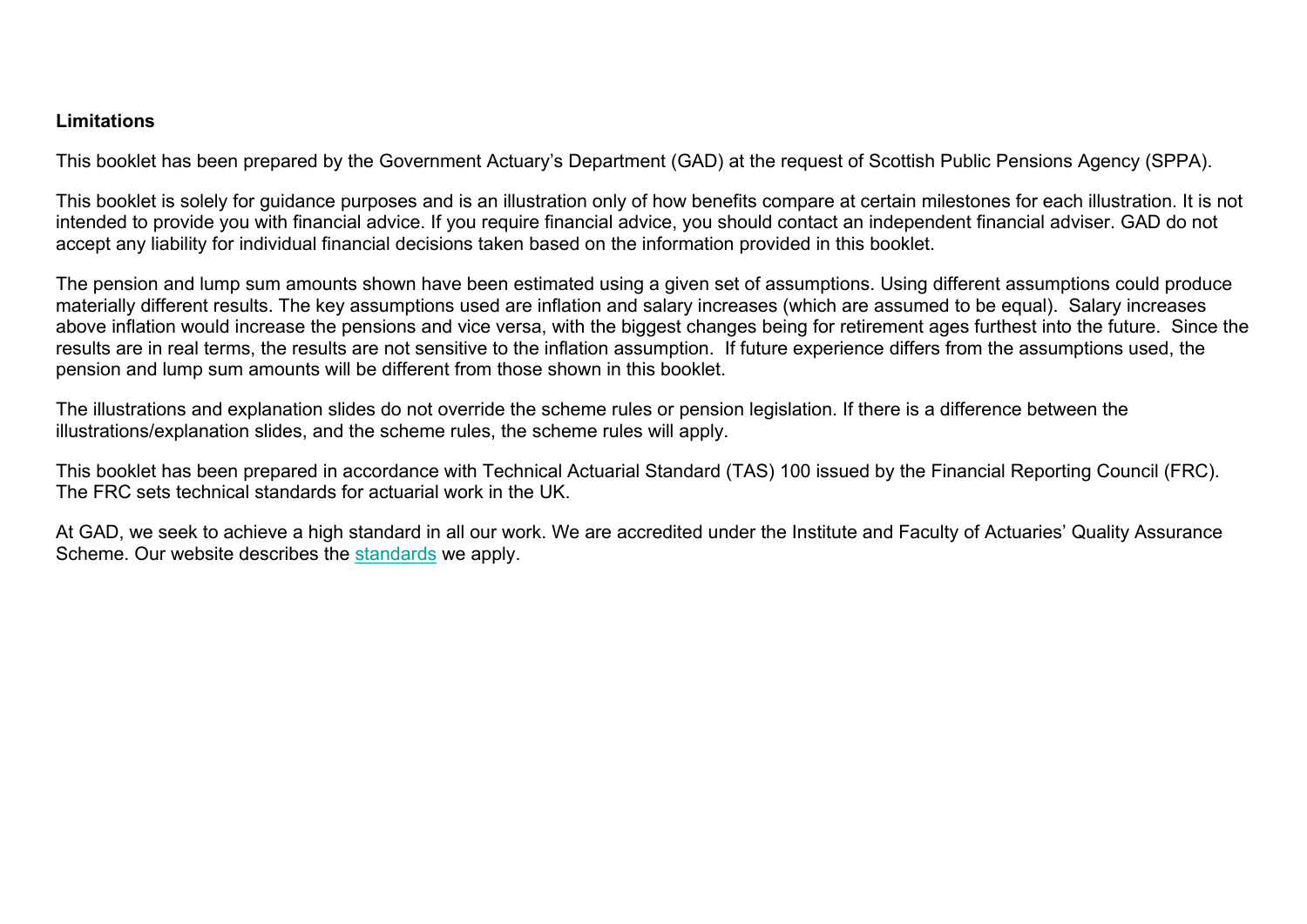### <span id="page-5-0"></span>**Police S member illustrations - Overview of calculations for members age 18 to 20 at joining with less than 30 years' service in April 2022**



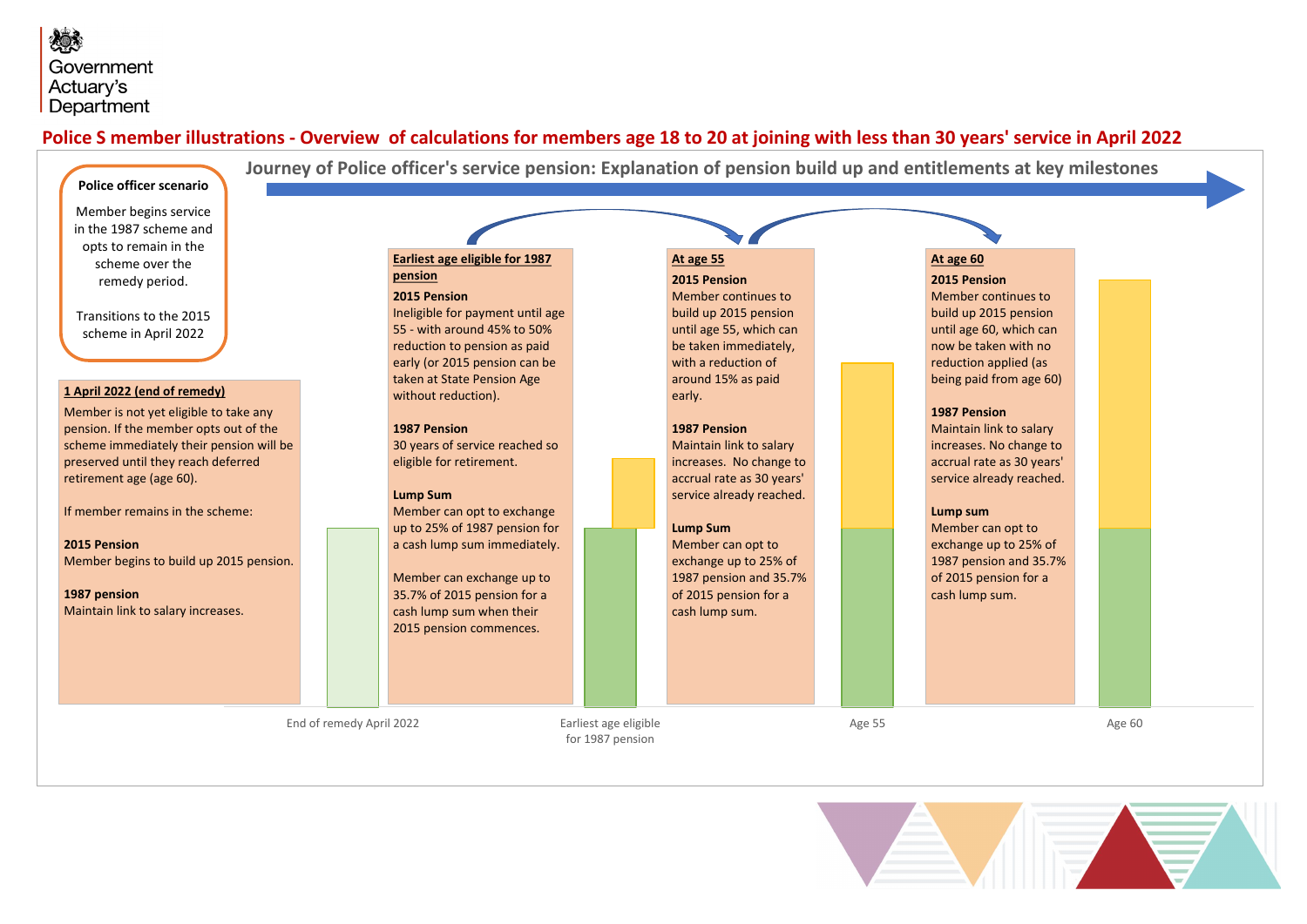## **Police S member illustrations - Age 36 and 16 years 1987 scheme service at end of remedy period**



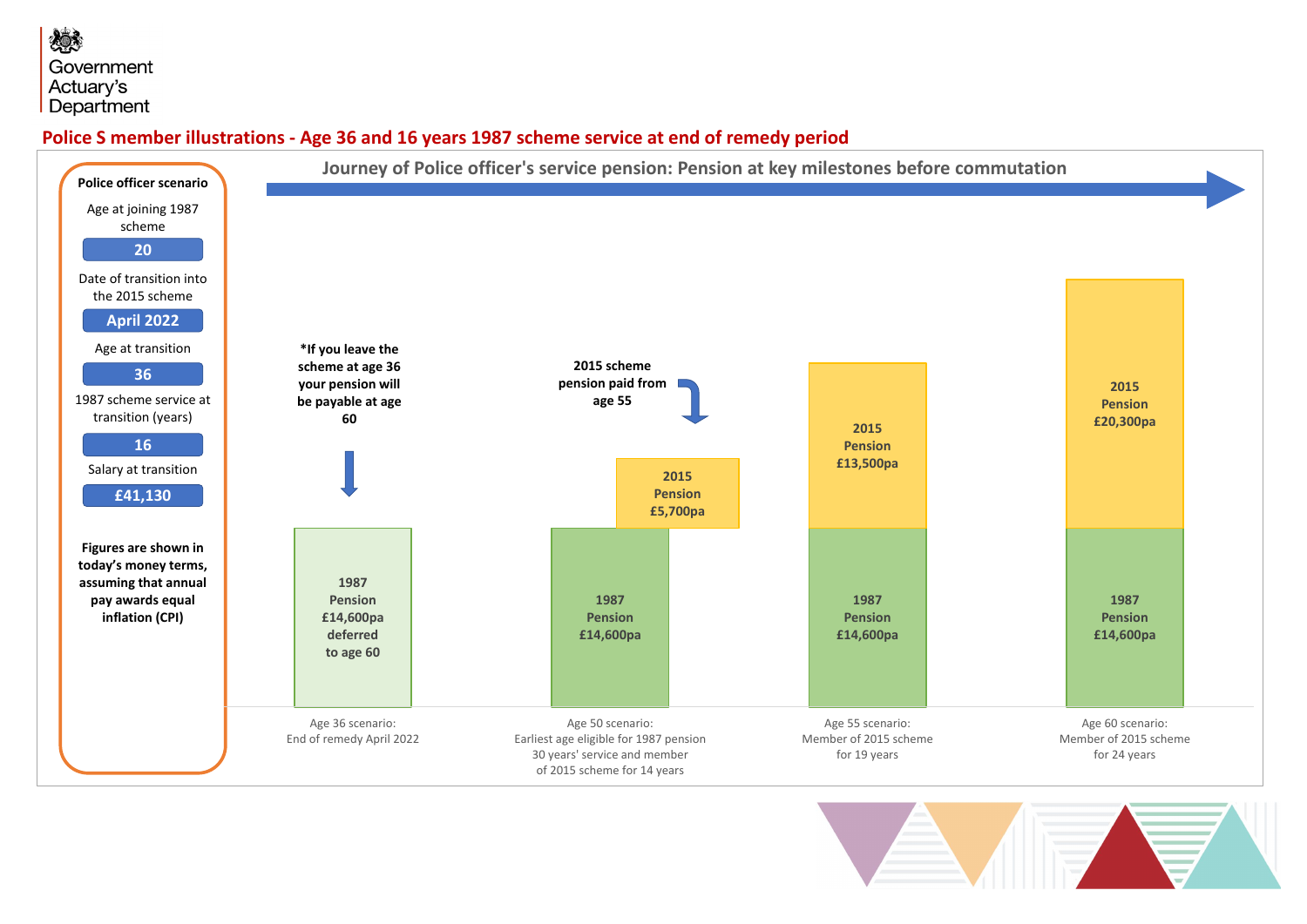## **Police S member illustrations - Age 36 and 16 years 1987 scheme service at end of remedy period**



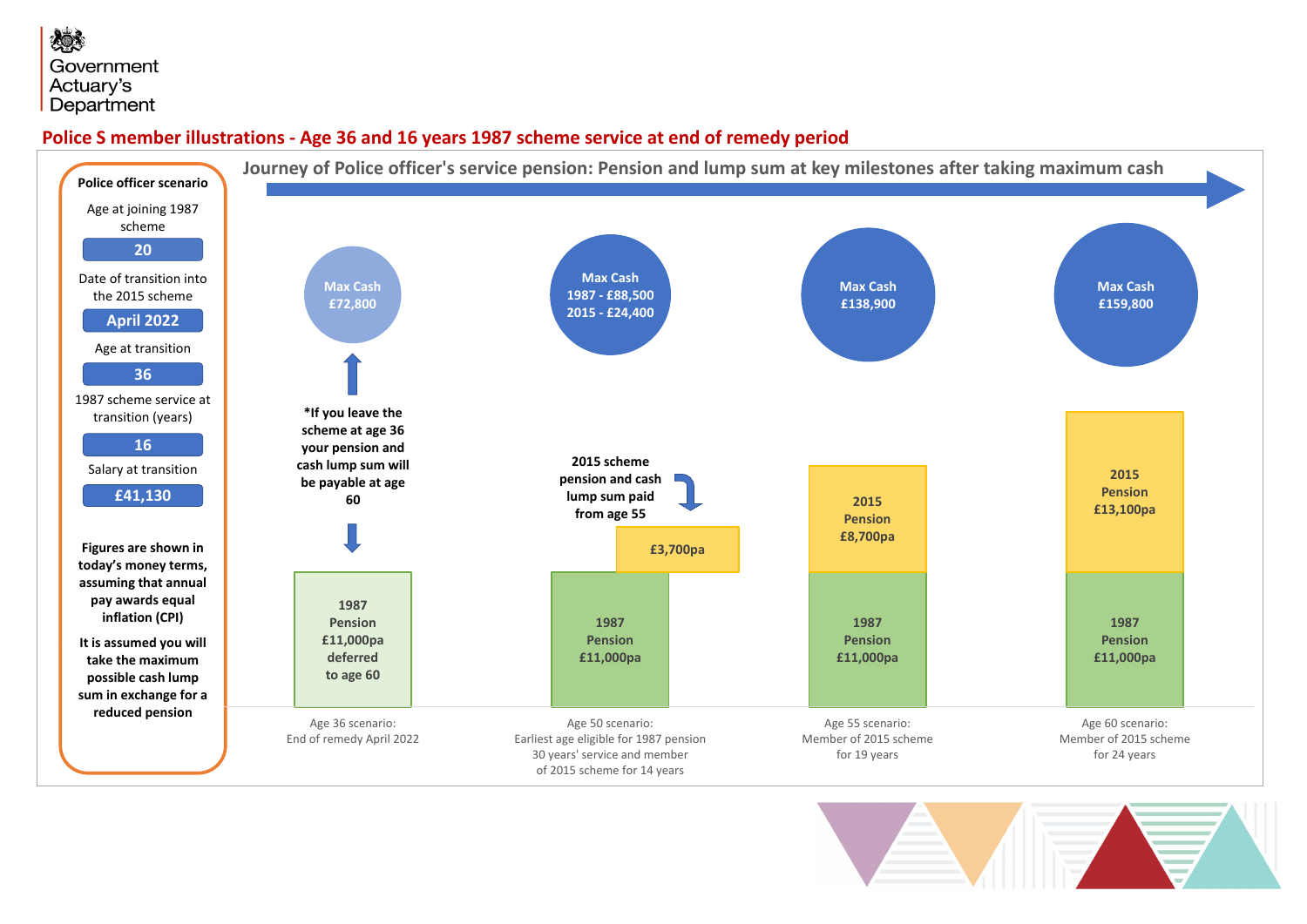## <span id="page-8-0"></span>**Police S member illustrations - Overview of calculations for members age 21 to 24 at joining and below age 50 in April 2022**



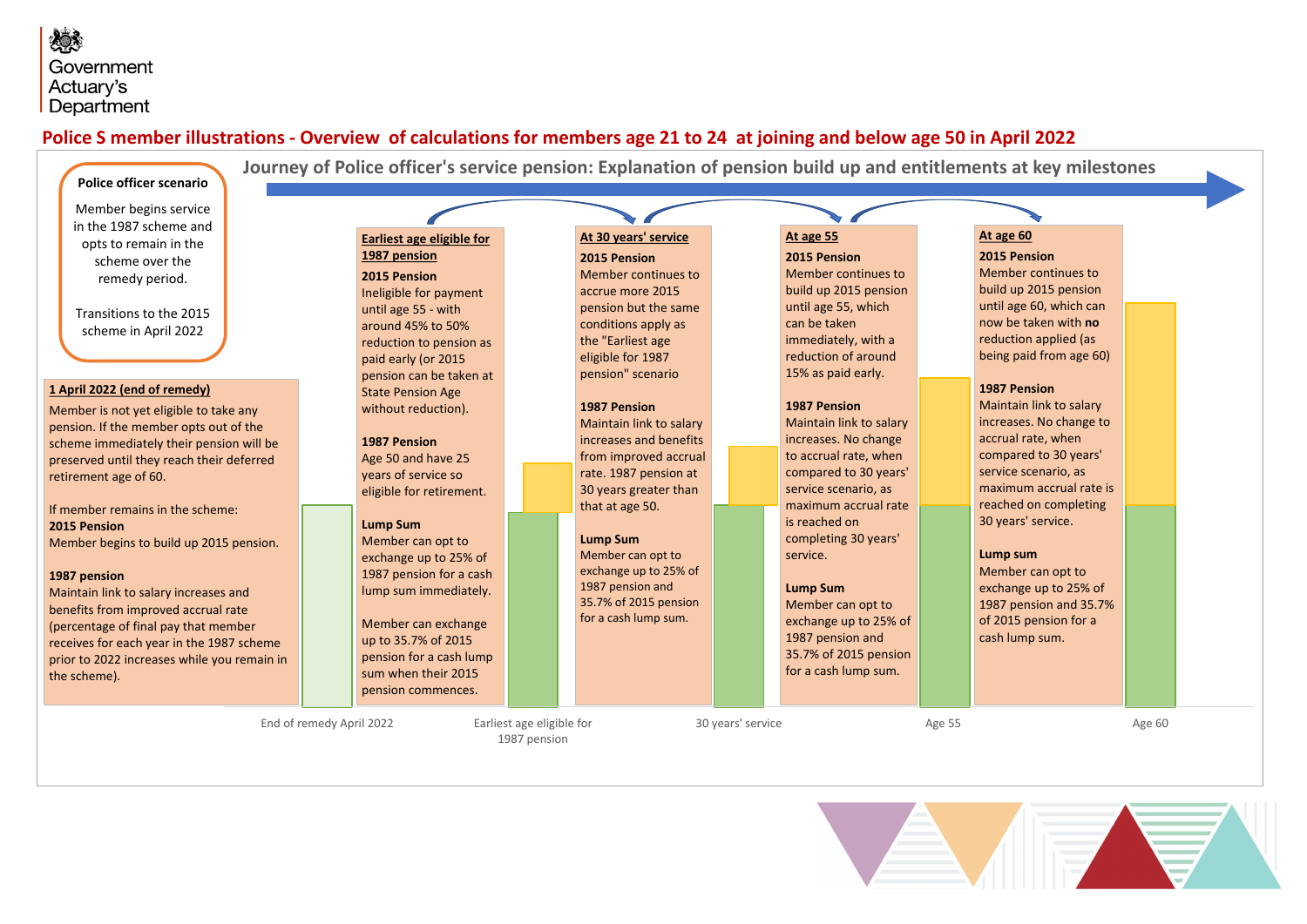**Police S member illustrations - Age 40 and 18 years 1987 scheme service at end of remedy period**



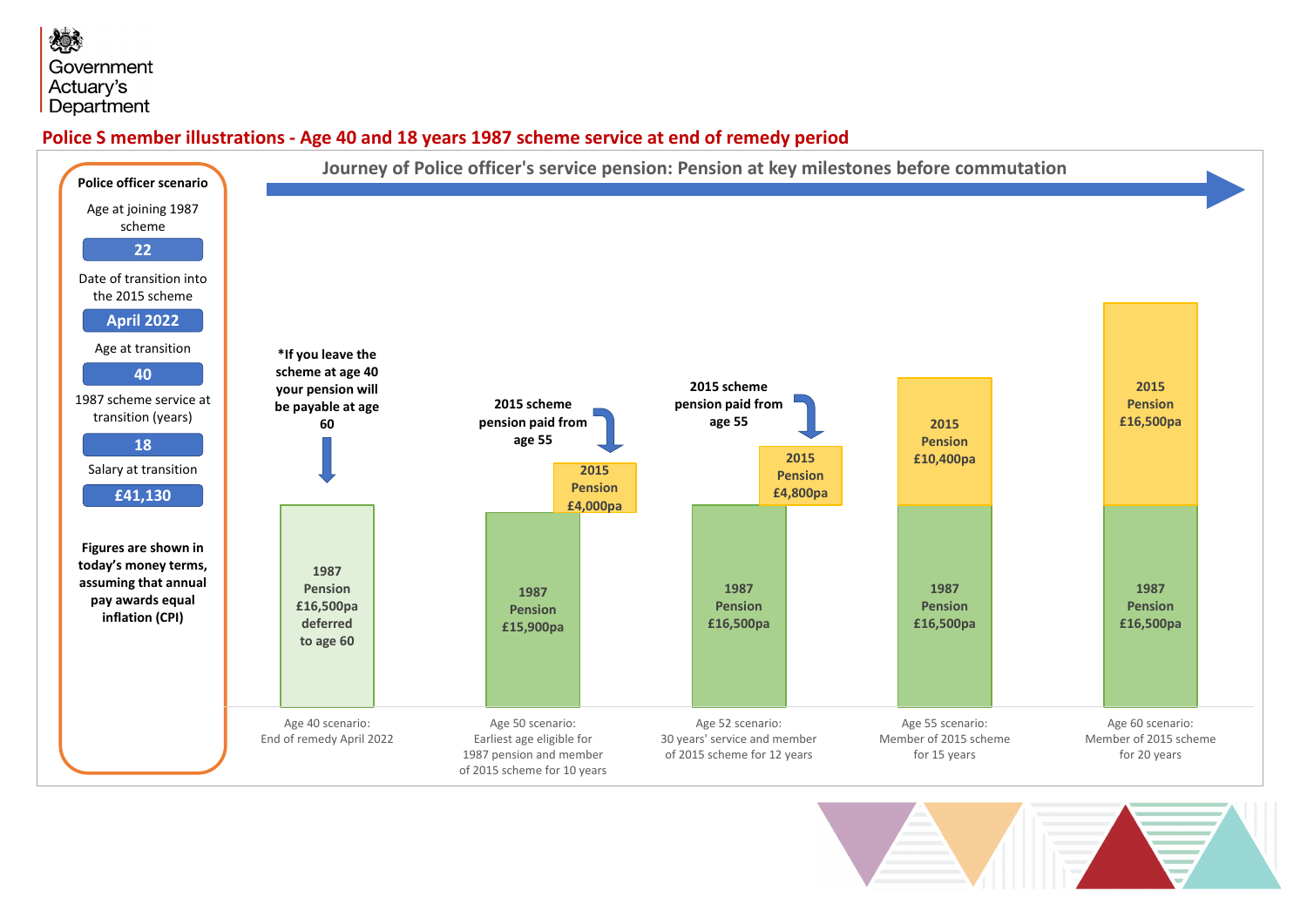## **Police S member illustrations - Age 40 and 18 years 1987 scheme service at end of remedy period**



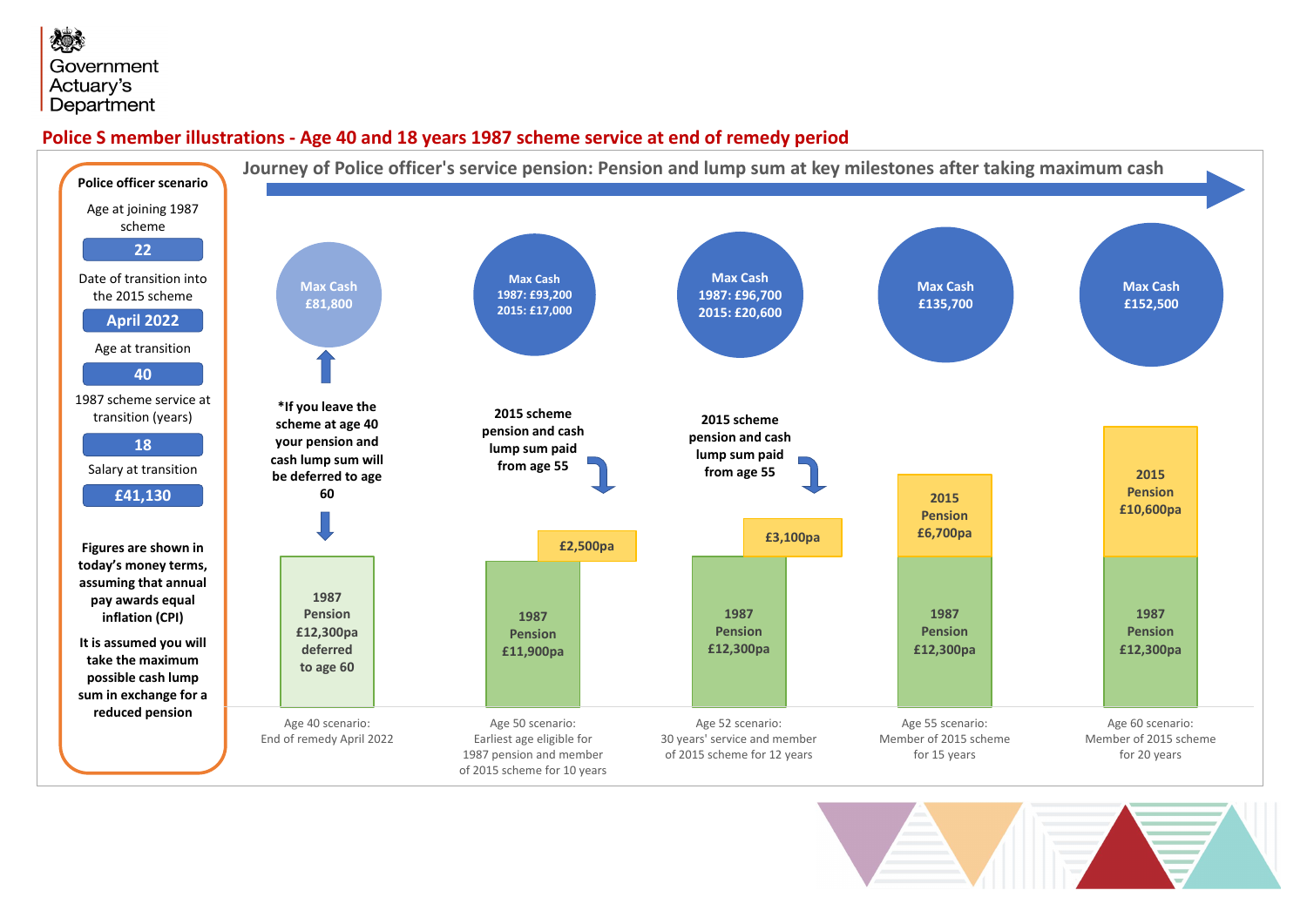## <span id="page-11-0"></span>**Police S member illustrations - Overview of calculations for members age 21 to 24 at joining and age 50 or above in April 2022**

| Police officer scenario<br>Member begins service<br>in the 1987 scheme and<br>opts to remain in the<br>scheme over the<br>remedy period<br>Transitions to the 2015<br>scheme in April 2022<br>1 April 2022 (end of remedy)<br>Member is eligible to take 1987 pension at<br>the end of the remedy period (over age 50<br>with 25 years of service) and can take up to<br>25% of 1987 pension as a cash lump sum (in<br>exchange for a reduced 1987 pension).<br>If member remains in the scheme:<br>2015 Pension<br>Member begins to build up 2015 pension.<br>1987 pension<br>Maintain link to salary increases and<br>benefits from improved accrual rate<br>(percentage of final pay that member<br>receives for each year in the 1987 scheme<br>prior to 2022 increases while you remain in<br>the scheme). | Journey of Police officer's service pension: Explanation of pension build up and entitlements at key milestones<br>At 30 years' service<br>2015 Pension<br>Ineligible for payment until<br>age 55 - with around 45% to<br>50% reduction to pension as<br>paid early (or 2015 pension<br>can be taken at State<br><b>Pension Age without</b><br>reduction).<br><b>1987 Pension</b><br>Maintain link to salary<br>increases and benefits from<br>improved accrual rate.<br><b>Lump Sum</b><br>Member can opt to<br>exchange up to 25% of 1987<br>pension for a cash lump sum<br>immediately.<br>Member can exchange up to<br>35.7% of 2015 pension for a<br>cash lump sum when their<br>2015 pension commences. |                   | At age 55<br>2015 Pension<br>Member continues to<br>build up 2015 pension<br>until age 55, which can<br>be taken immediately,<br>with a reduction of<br>around 15% as paid<br>early.<br>1987 Pension<br>Maintain link to salary<br>increases and benefits<br>from improved accrual<br>rate.<br><b>Lump Sum</b><br>Member can opt to<br>exchange up to 25% of<br>1987 pension and 35.7%<br>of 2015 pension for a<br>cash lump sum. |        | At age 60<br>2015 Pension<br>Member continues to build<br>up 2015 pension until age<br>60, which can now be taken<br>with no reduction applied (as<br>being paid from age 60)<br>1987 Pension<br>Maintain link to salary<br>increases. No change to<br>accrual rate, when compared<br>to 30 years' service scenario,<br>as maximum accrual rate is<br>reached on completing 30<br>years' service.<br>Lump sum<br>Member can opt to exchange<br>up to 25% of 1987 pension<br>and 35.7% of 2015 pension<br>for a cash lump sum. |        |  |
|-----------------------------------------------------------------------------------------------------------------------------------------------------------------------------------------------------------------------------------------------------------------------------------------------------------------------------------------------------------------------------------------------------------------------------------------------------------------------------------------------------------------------------------------------------------------------------------------------------------------------------------------------------------------------------------------------------------------------------------------------------------------------------------------------------------------|---------------------------------------------------------------------------------------------------------------------------------------------------------------------------------------------------------------------------------------------------------------------------------------------------------------------------------------------------------------------------------------------------------------------------------------------------------------------------------------------------------------------------------------------------------------------------------------------------------------------------------------------------------------------------------------------------------------|-------------------|-----------------------------------------------------------------------------------------------------------------------------------------------------------------------------------------------------------------------------------------------------------------------------------------------------------------------------------------------------------------------------------------------------------------------------------|--------|-------------------------------------------------------------------------------------------------------------------------------------------------------------------------------------------------------------------------------------------------------------------------------------------------------------------------------------------------------------------------------------------------------------------------------------------------------------------------------------------------------------------------------|--------|--|
| End of remedy April 2022<br>and earliest age eligible<br>for 1987 pension                                                                                                                                                                                                                                                                                                                                                                                                                                                                                                                                                                                                                                                                                                                                       |                                                                                                                                                                                                                                                                                                                                                                                                                                                                                                                                                                                                                                                                                                               | 30 years' service |                                                                                                                                                                                                                                                                                                                                                                                                                                   | Age 55 |                                                                                                                                                                                                                                                                                                                                                                                                                                                                                                                               | Age 60 |  |

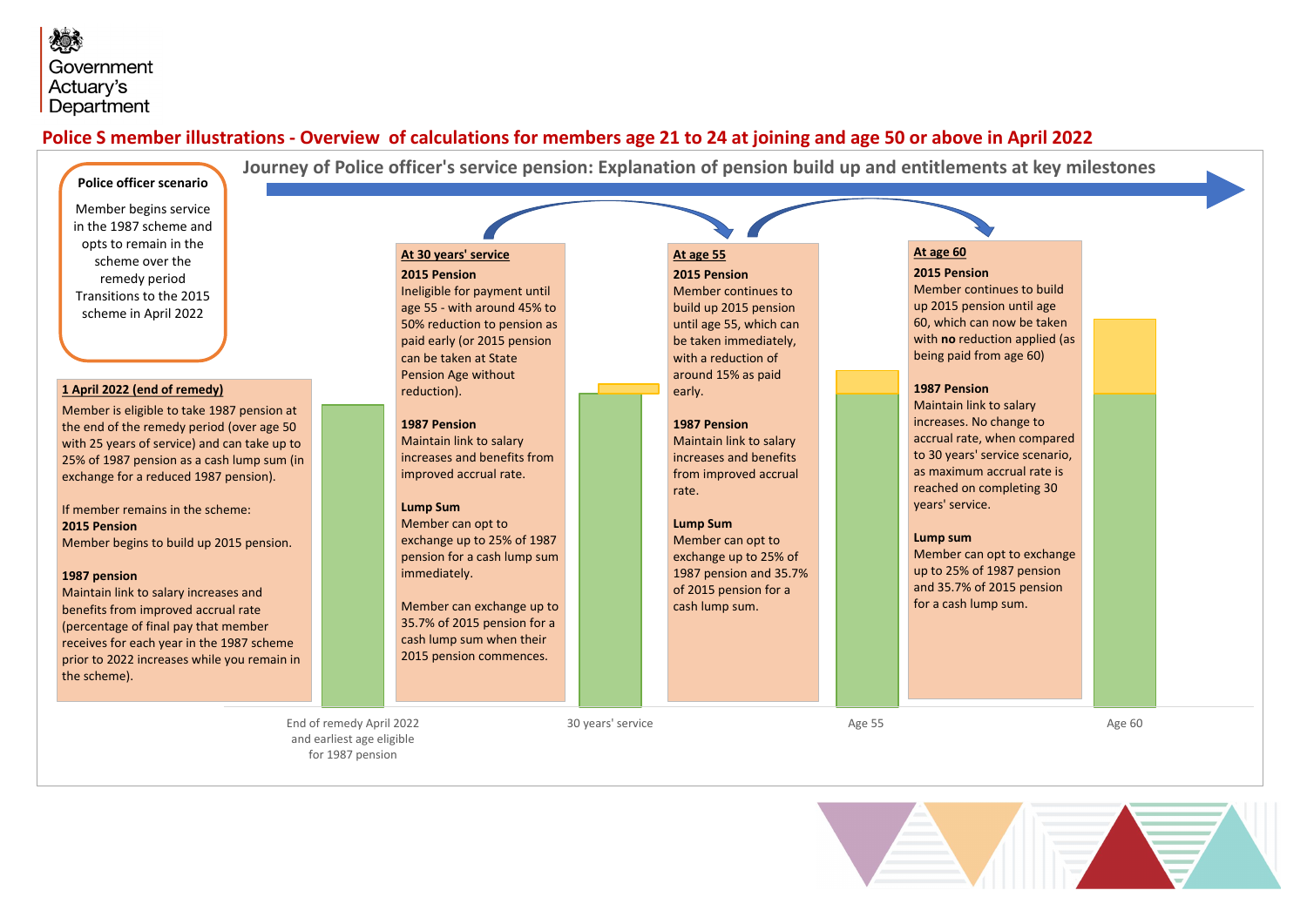## **Police S member illustrations - Age 52 and 28 years 1987 scheme service at end of remedy period**



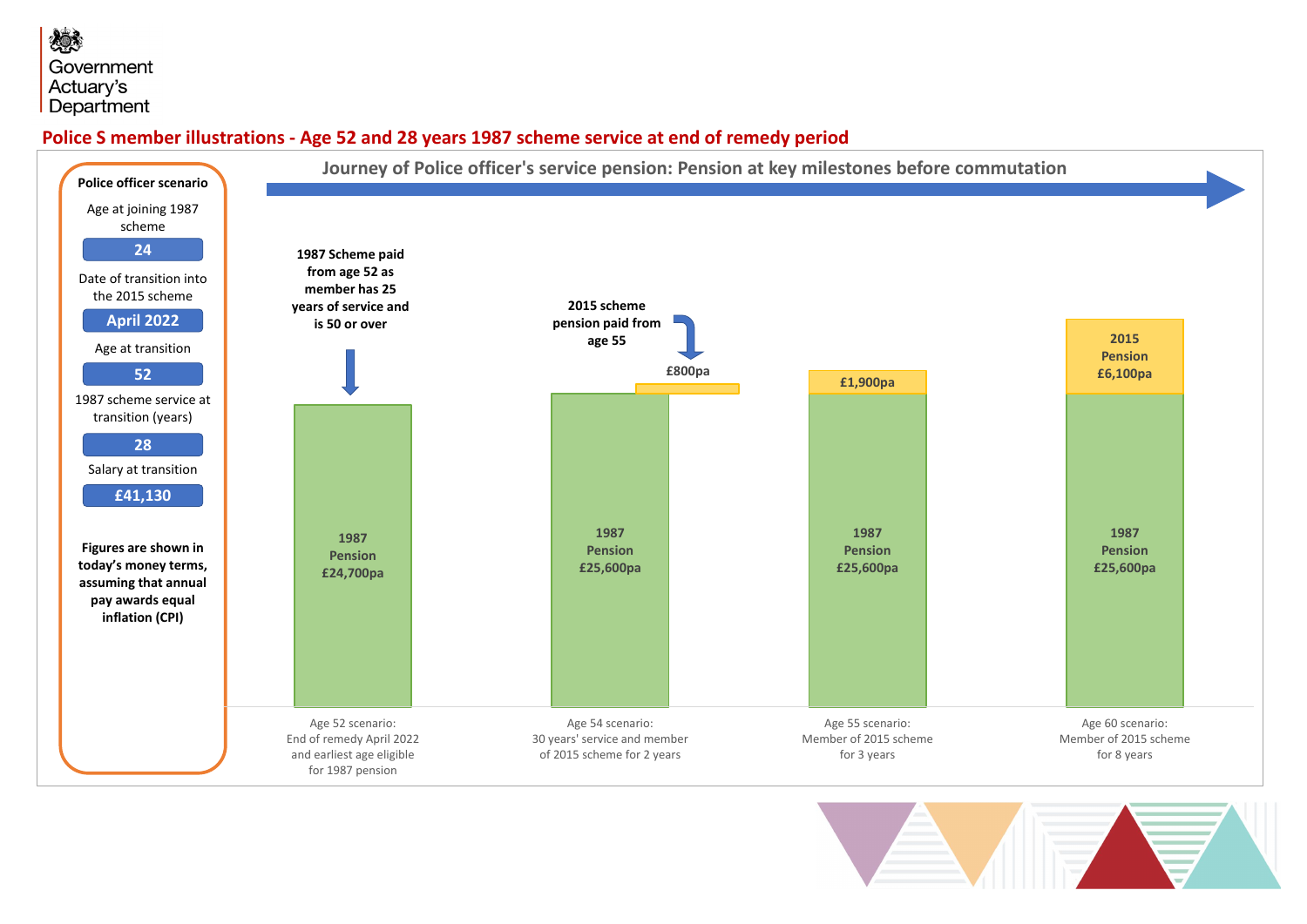## **Police S member illustrations - Age 52 and 28 years 1987 scheme service at end of remedy period**



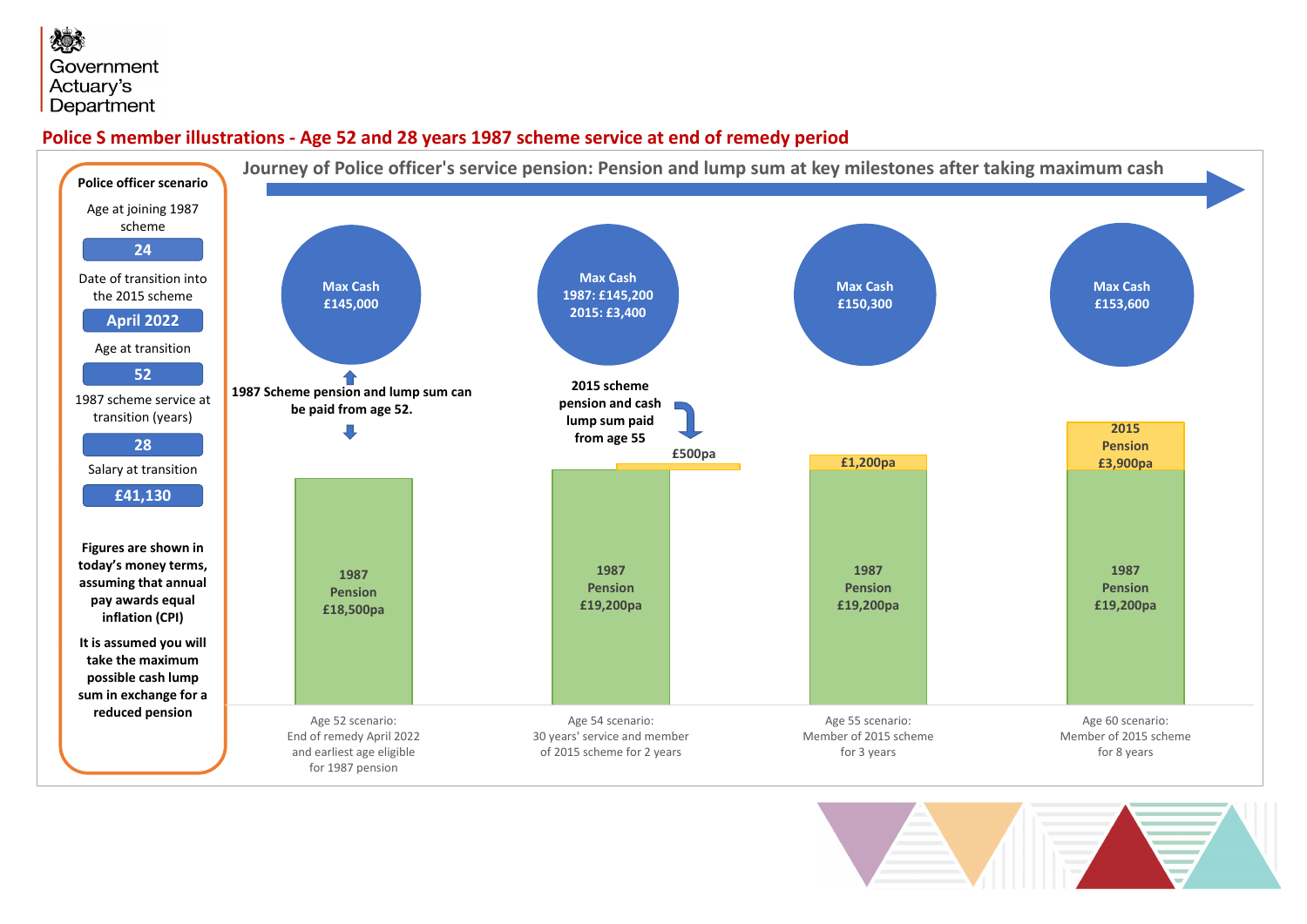## <span id="page-14-0"></span>**Police S member illustrations - Overview of calculations for members age 25 to 29 at joining with less than 25 years' service in April 2022**



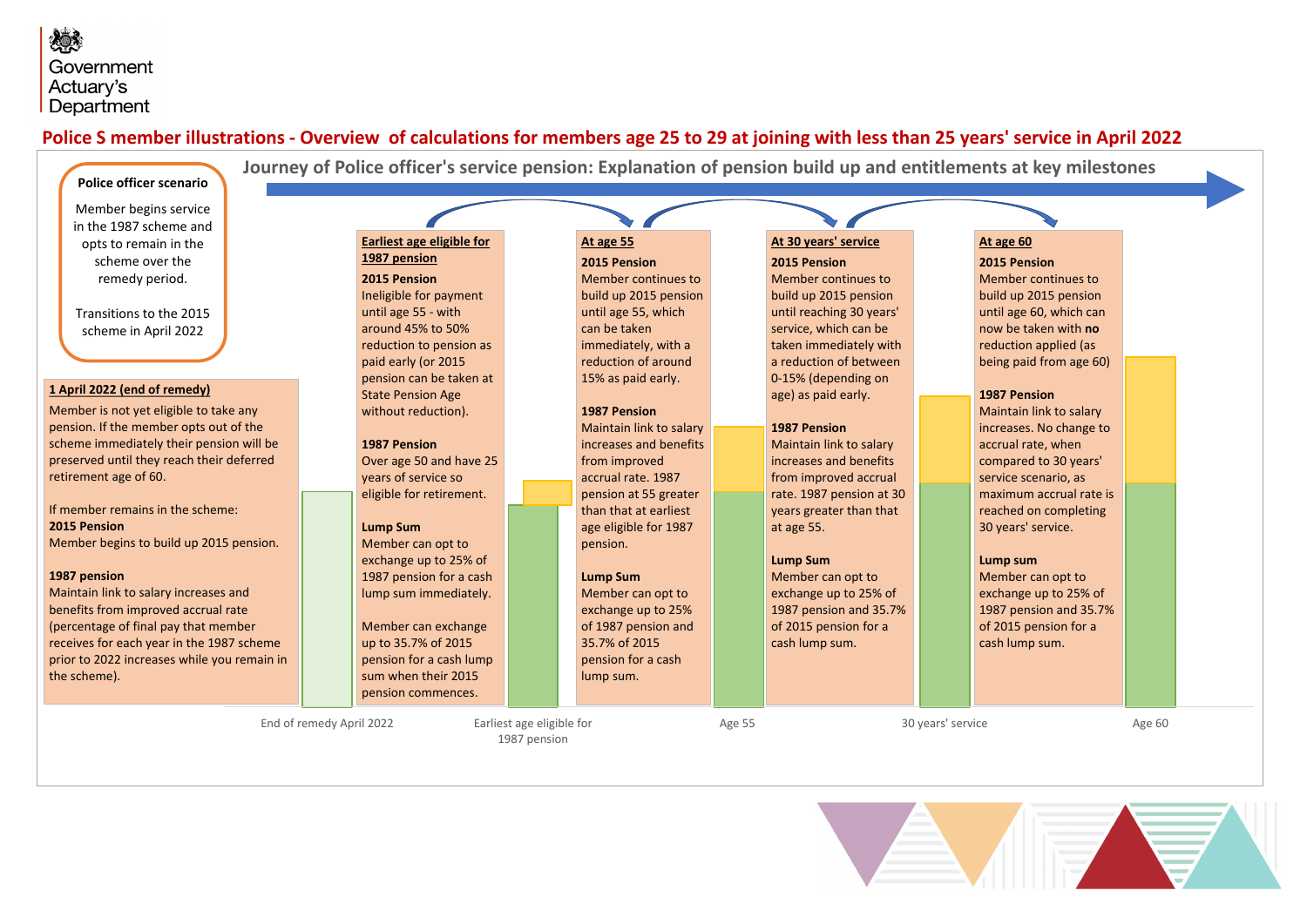## **Police S member illustrations - Age 47 and 20 years 1987 scheme service at end of remedy period**



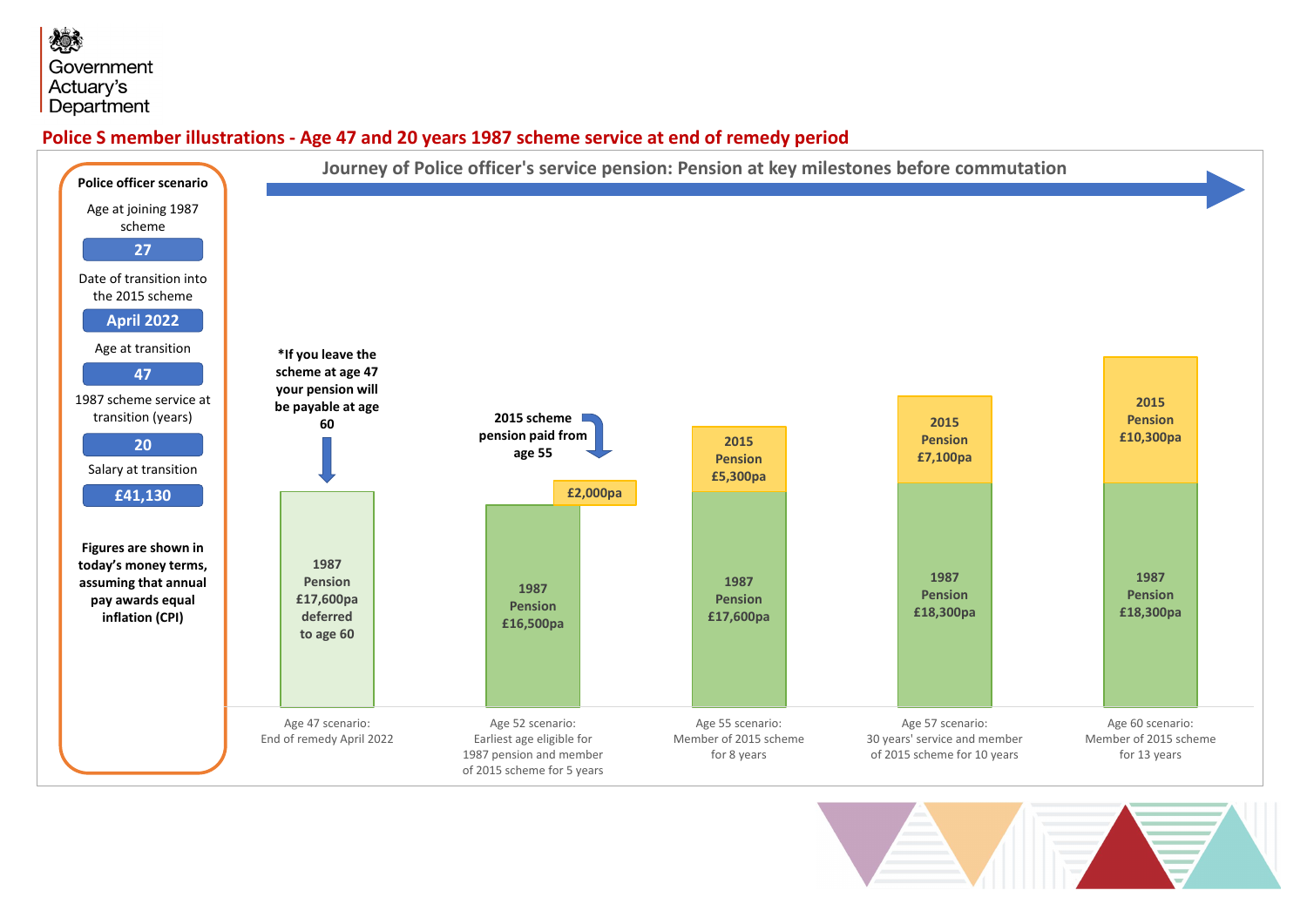## **Police S member illustrations - Age 47 and 20 years 1987 scheme service at end of remedy period**



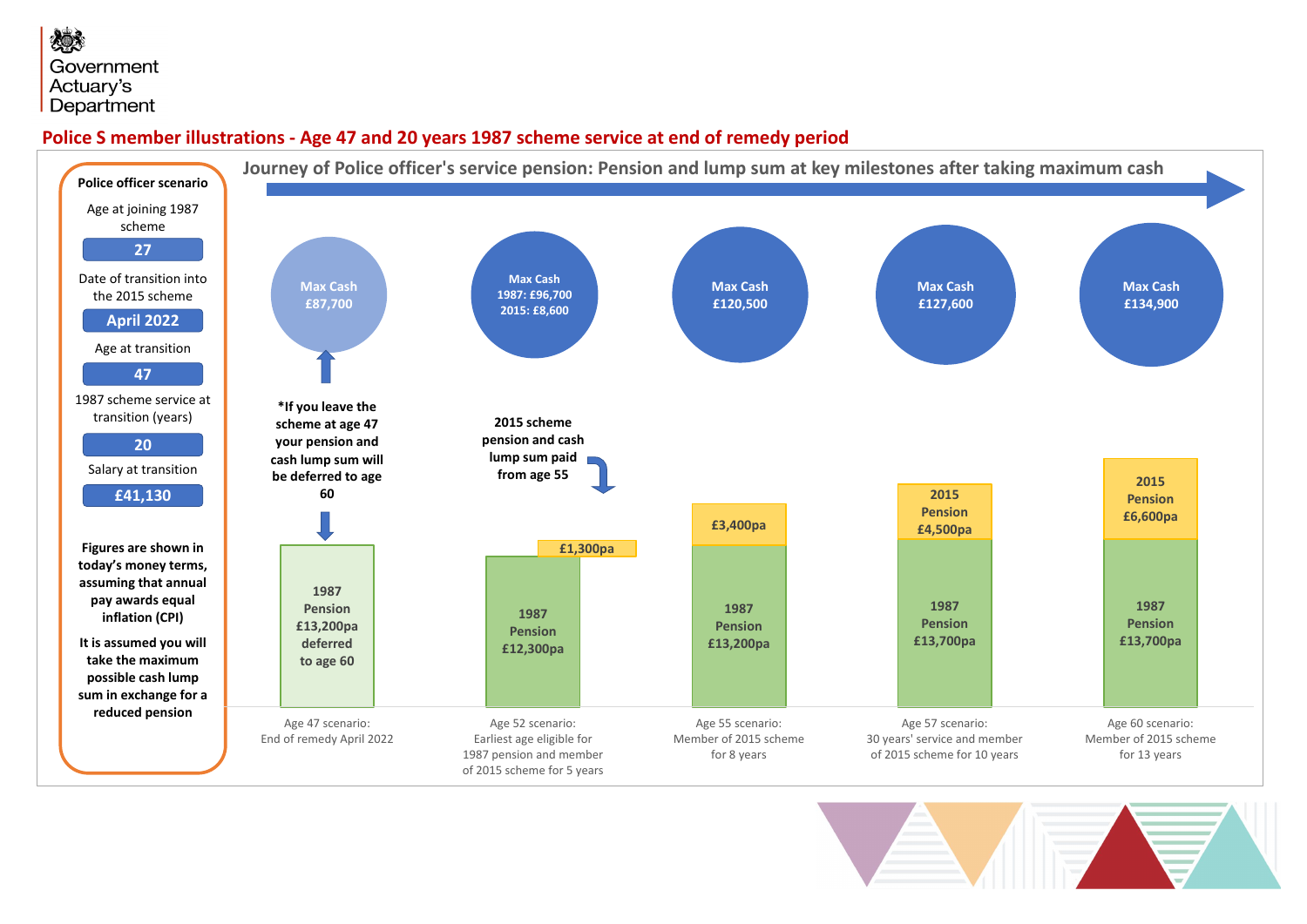## <span id="page-17-0"></span>**Police S member illustrations - Overview of calculations for members age 25 to 29 at joining with at least 25 years' service in April 2022**

|  | Police officer scenario |  |
|--|-------------------------|--|
|--|-------------------------|--|

Member begins service in the 1987 scheme and opts to remain in the scheme over the remedy period

Transitions to the 2015 scheme in April 2022

#### **1 April 2022 (end of remedy)**

Member is eligible to take 1987 pension at the end of the remedy period (over age 50 with 25 years of service) and can take up to 25% of 1987 pension as a cash lump sum (in exchange for a reduced 1987 pension).

If member remains in the scheme: **2015 Pension**  Member begins to build up 2015 pension.

#### **1987 pension**

Maintain link to salary increases and benefits from improved accrual rate (percentage of final pay that member receives for each year in the 1987 scheme prior to 2022 increases while you remain in the scheme).

> End of remedy April 2022 and earliest age eligible for 1987 pension

**At age 55 2015 Pension**

**1987 Pension** Maintain link to salary increases and benefits from improved accrual rate.

**Lump Sum** 

Member can opt to exchange up to 25% of 1987 pension and 35.7% of 2015 pension for a cash lump sum.

Member builds up 2015 pension until age 55, which can be taken immediately, with a reduction of around 15% as paid early.

#### **At 30 years' service**

**Journey of Police officer's service pension: Explanation of pension build up and entitlements at key milestones**

**2015 Pension** Member continues to build up 2015 pension until reaching 30 years' service, which can be taken immediately with a reduction of between 0-15% (depending on age) as paid early.

#### **1987 Pension**

Maintain link to salary increases and benefits from improved accrual rate. 1987 pension at 30 years greater than that at age 55.

#### **Lump Sum**

Member can opt to exchange up to 25% of 1987 pension and 35.7% of 2015 pension for a cash lump sum.

#### **At age 60**

**2015 Pension** Member continues to build up 2015 pension until age 60, which can now be taken with **no** reduction applied (as being paid from age 60)

#### **1987 Pension**

Maintain link to salary increases. No change to accrual rate, when compared to 30 years' service scenario, as maximum accrual rate is reached on completing 30 years' service.

#### **Lump sum**

Member can opt to exchange up to 25% of 1987 pension and 35.7% of 2015 pension for a cash lump sum.

Age 55 30 years' service Age 60

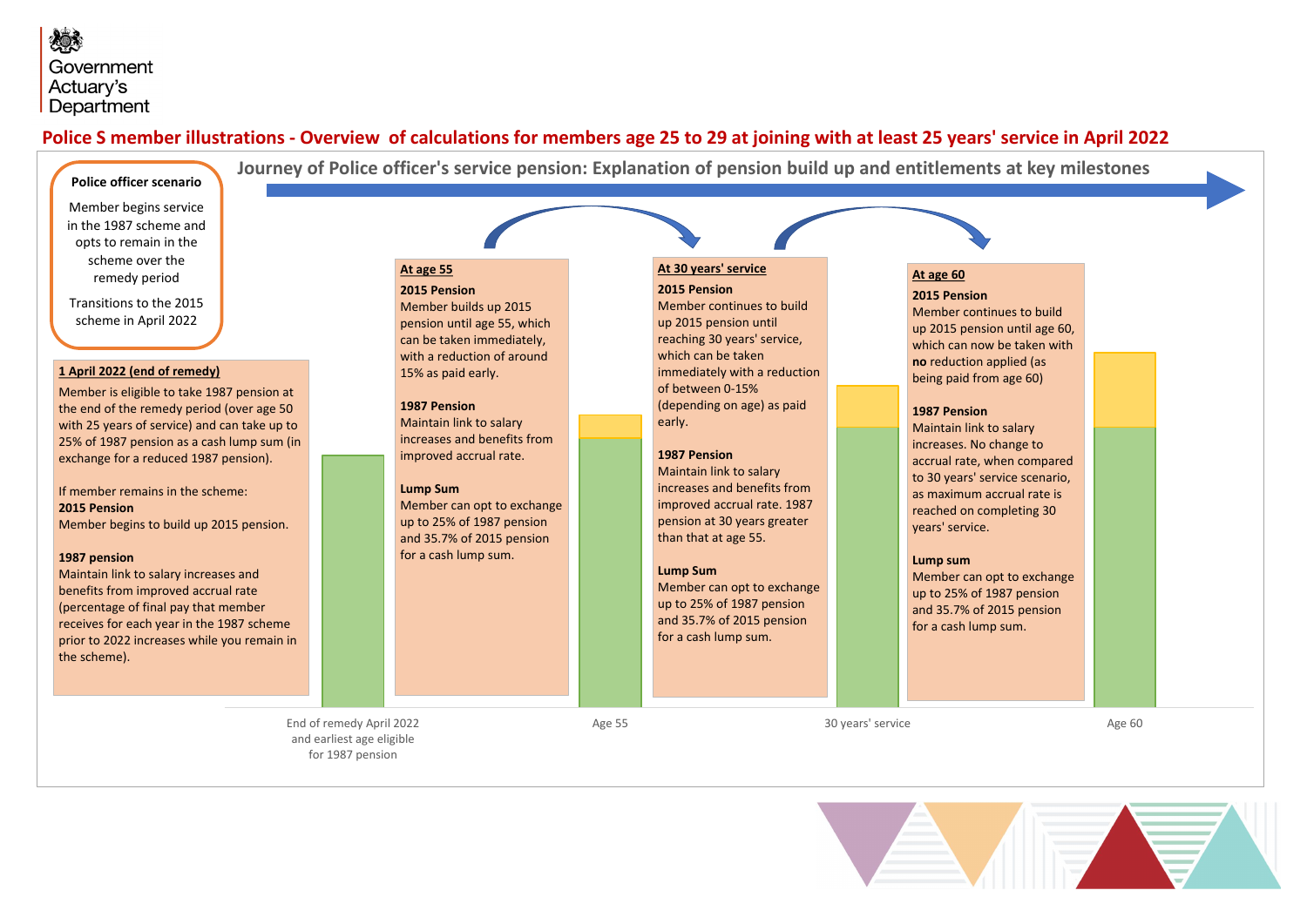## **Police S member illustrations - Age 52 and 25 years 1987 scheme service at end of remedy period**



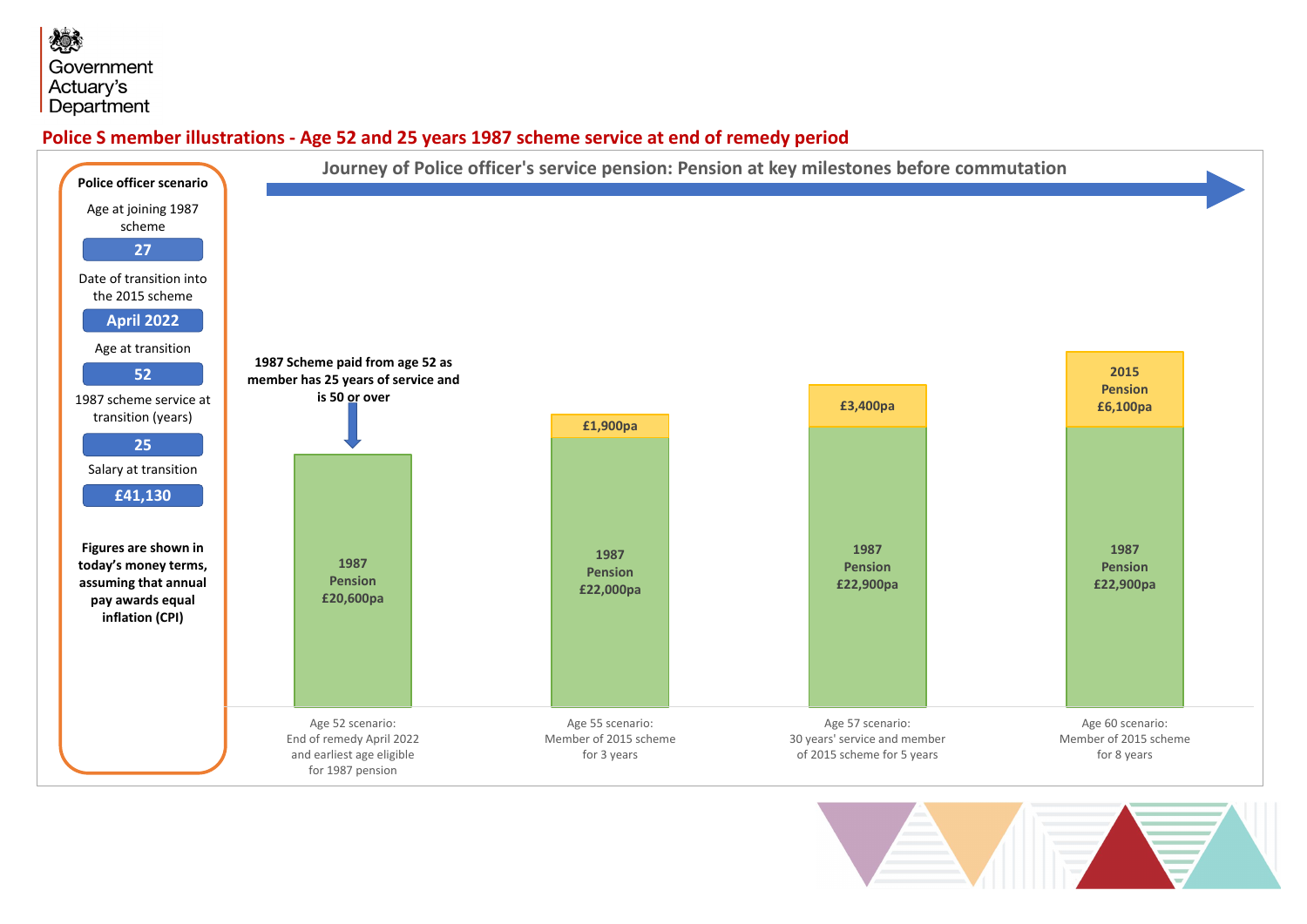## **Police S member illustrations - Age 52 and 25 years 1987 scheme service at end of remedy period**



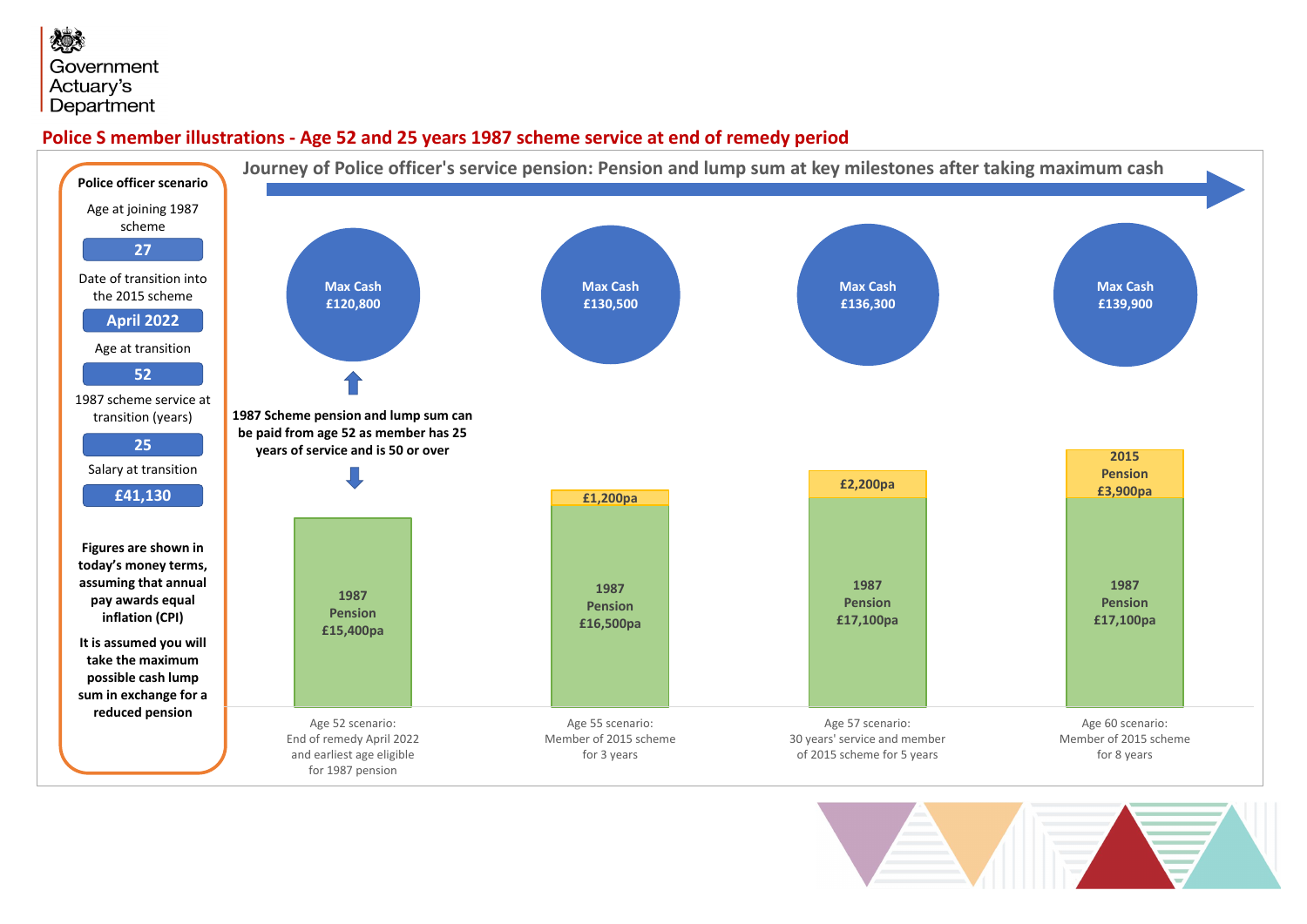### <span id="page-20-0"></span>**Police S member illustrations - Overview of calculations for members age 30 or over at joining and below age 55 in April 2022**

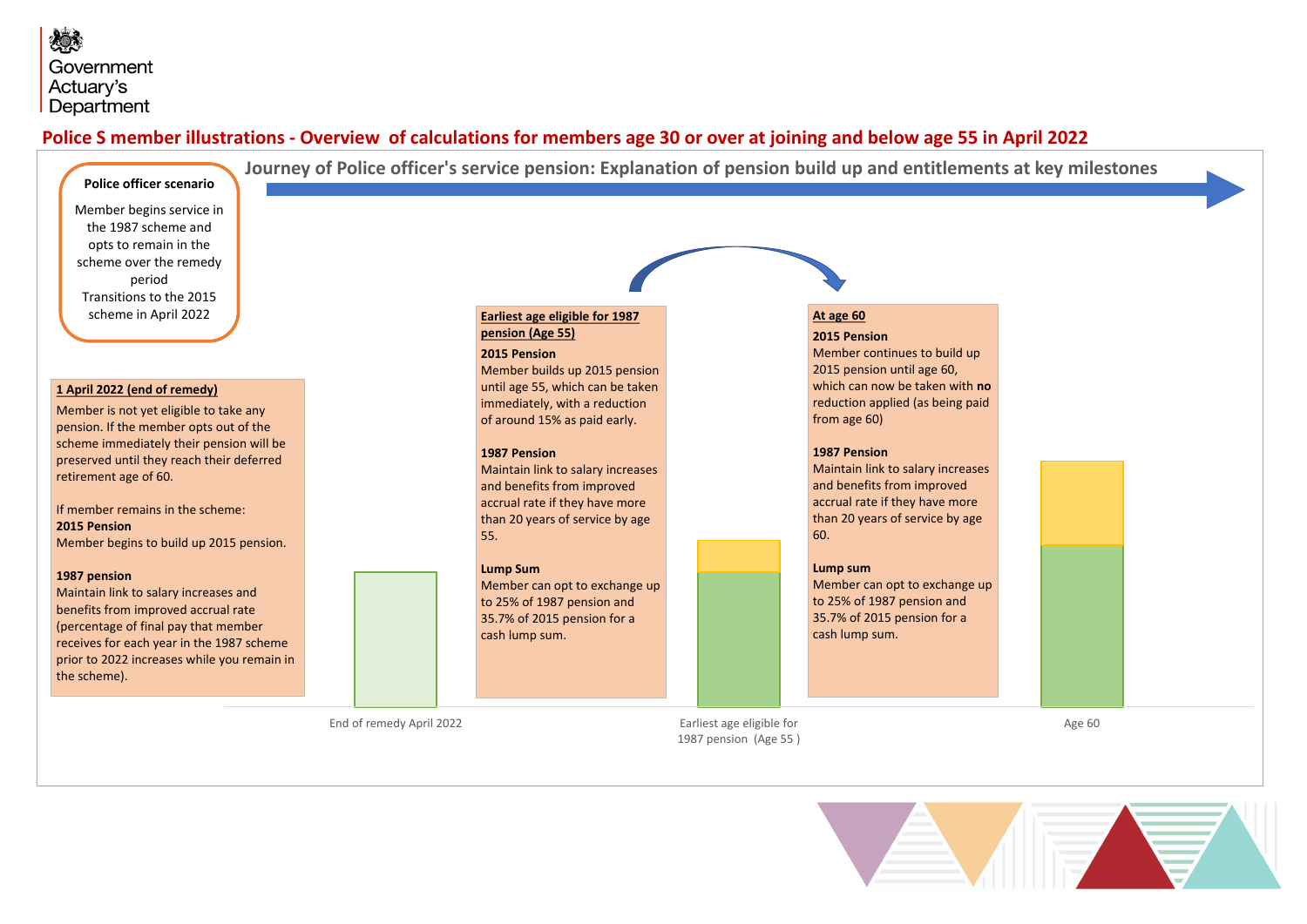**Police S member illustrations - Age 51 and 16 years 1987 scheme service at end of remedy period**



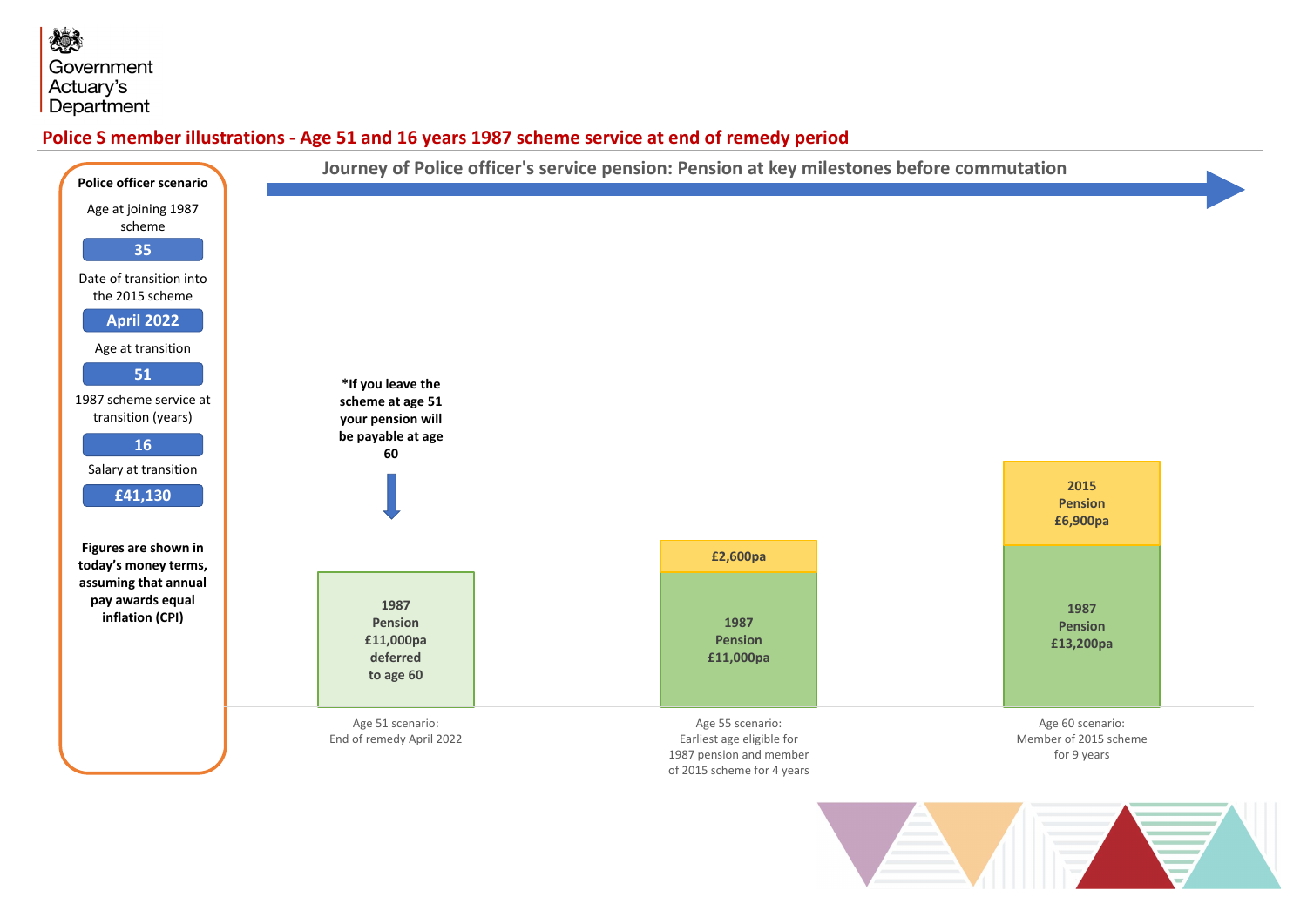## **Police S member illustrations - Age 51 and 16 years 1987 scheme service at end of remedy period**



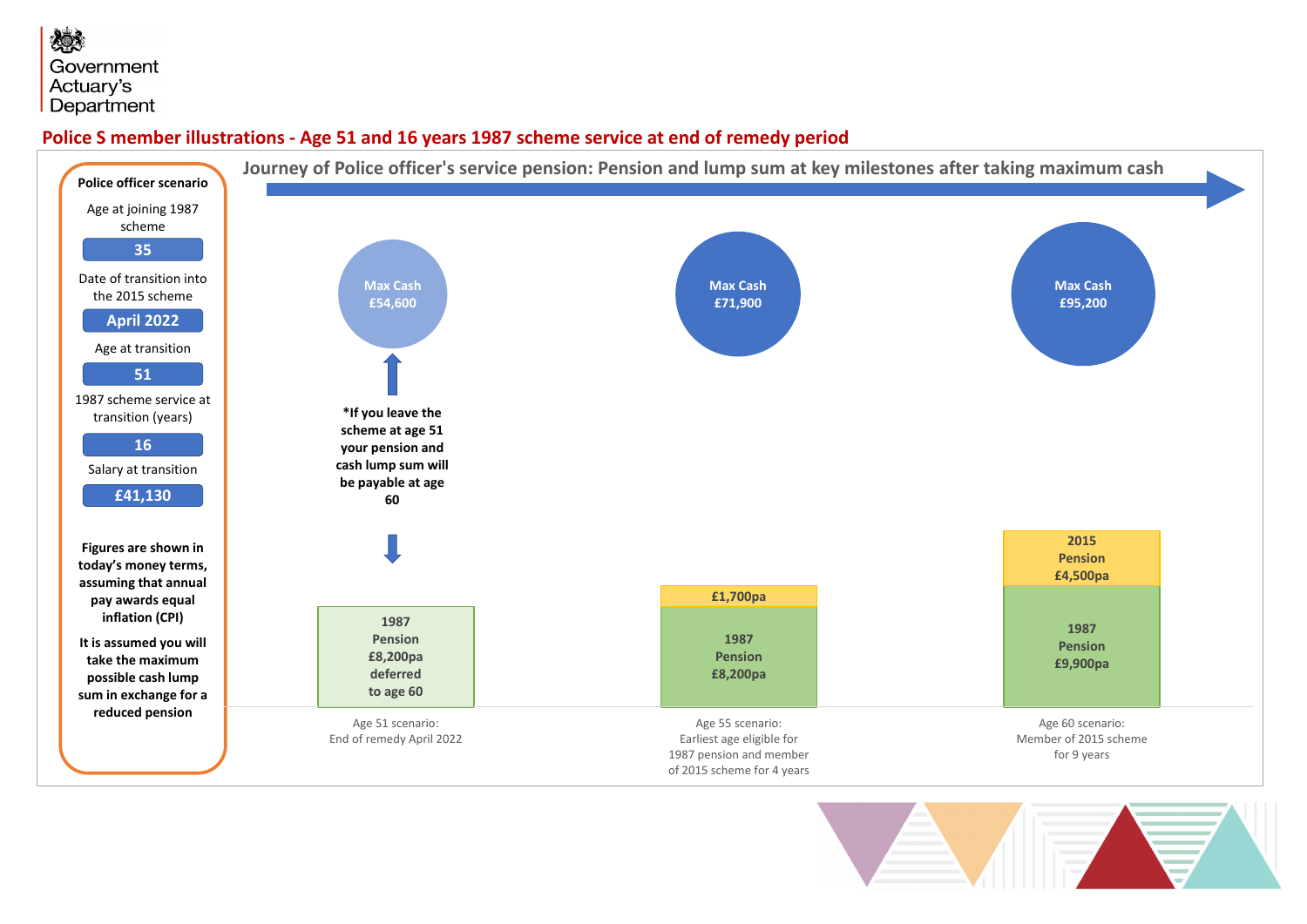## <span id="page-23-0"></span>**Police S member illustrations - Overview of calculations for members age 30 or over at joining and age 55 or above in April 2022**



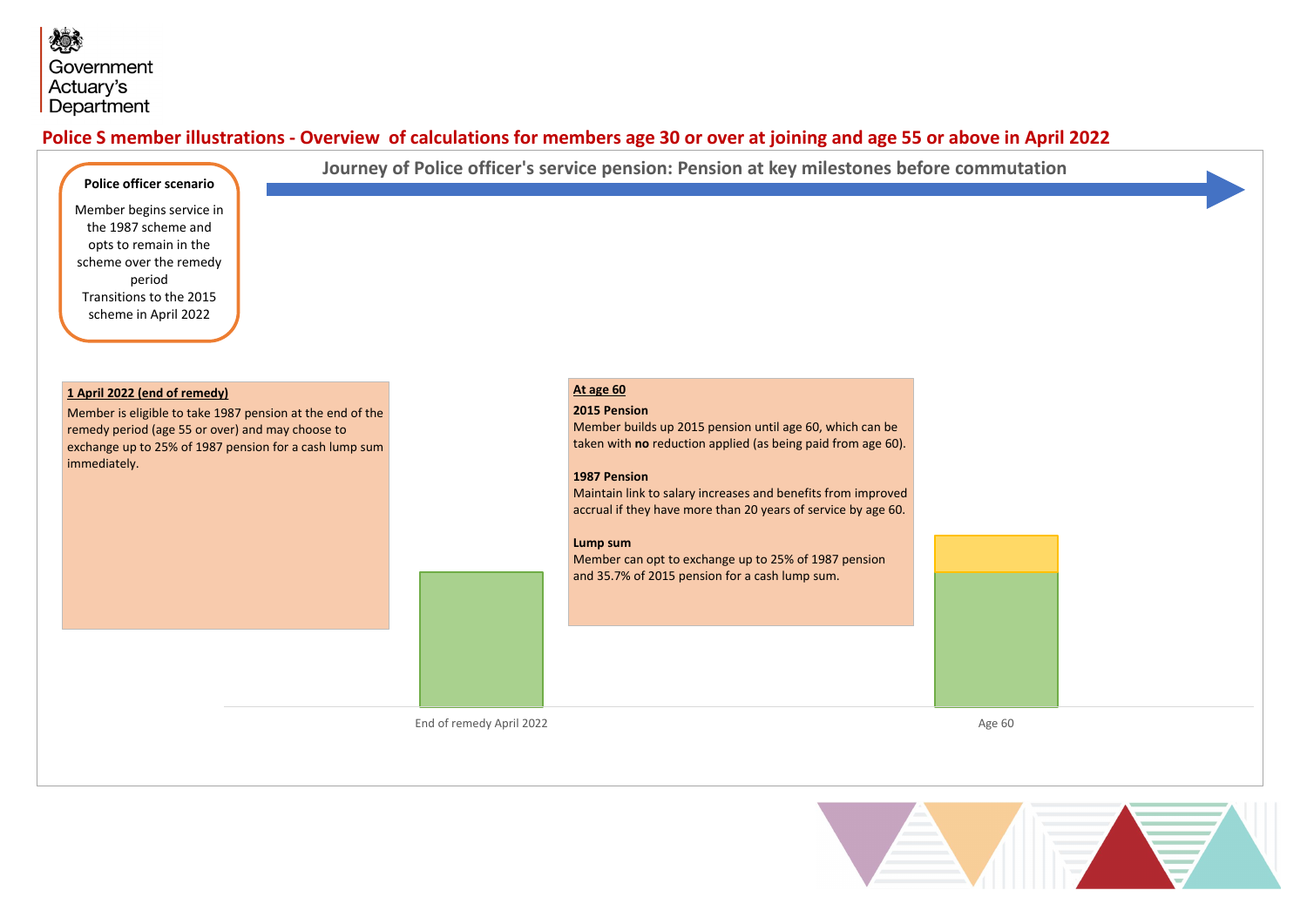**Police S member illustrations - Age 56 and 16 years 1987 scheme service at end of remedy period**